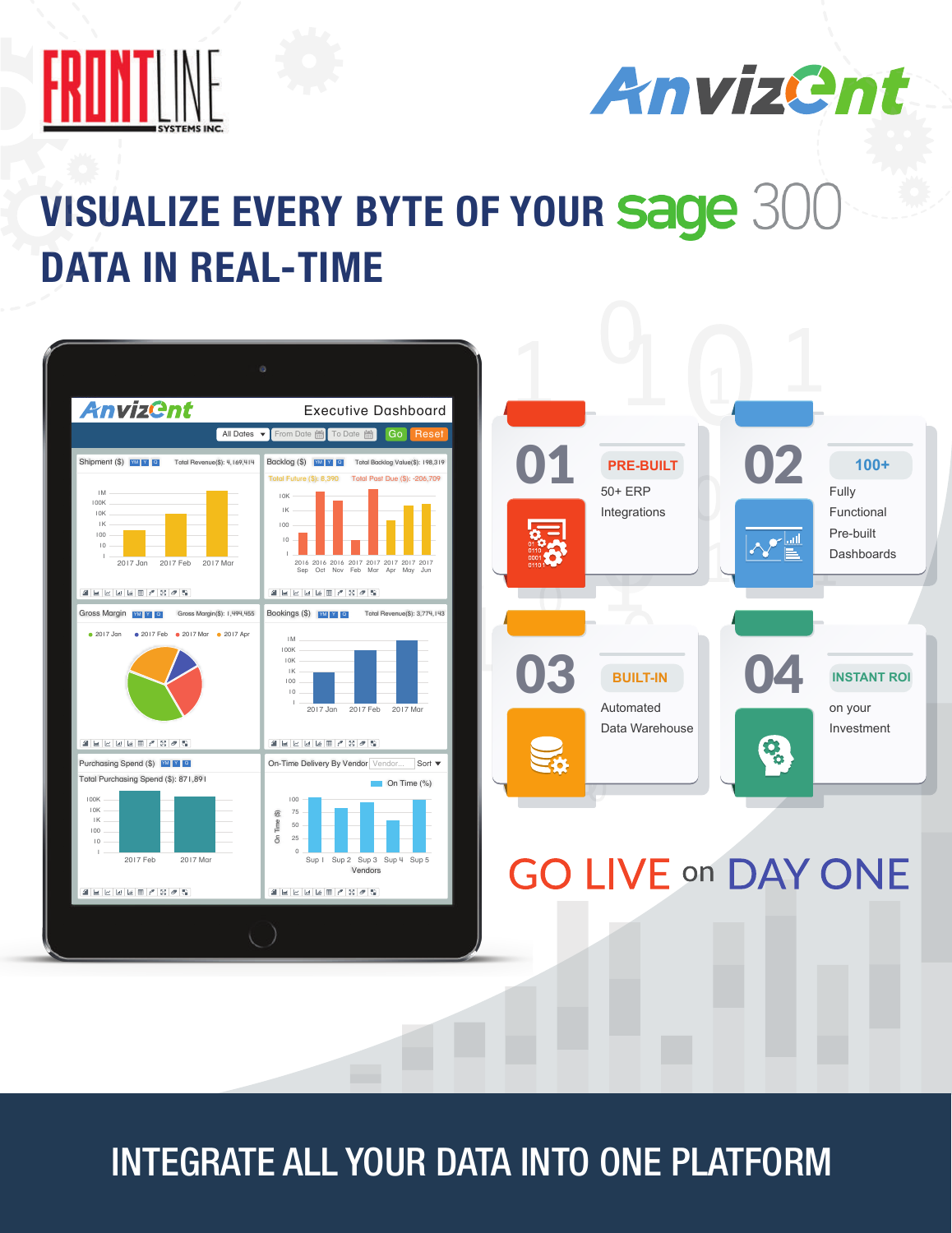## BUSINESS INTELLIGENCE AND ANALYTICS FOR **Sage** 300

Running an efficient and profitable business requires you to stay agile and respond quickly to fast changing conditions. This means having quick answers to key questions such as:

The data is all there in your Sage 300 ERP System. However, the information you need is often slow to arrive and difficult to interpret due to the manual nature of reporting processes. What good is a cash flow statement if it is weeks old or doesn't provide adequate visibility into current cash flows!

- Are we paying our suppliers on time?
- Are our customers paying us on time?
- Are our customers paying us according to the payment terms we agreed to?
- What's our Days Payable Outstanding (DPO)?
- What's our Days Sales Outstanding (DSO)?
- What's our current Revenue, COGS and Gross Margin?
- What is our Cash Flow?
	- And many more such questions

### Visualize Every Byte of Your Sage Data in Real-Time

Imagine if you could get instant answers to all your business critical questions. If you could get the real-time status of cash flows, accounts receivable, accounts payable and gross margins. If you could dig deeper into your data to understand performance across regions, products, customers and suppliers.

Anvizent is a fully integrated end-to-end data management and analytics solution that provides real-time, self-service analytics without the hassle of manual programming and data preparation. Anvizent integrates your Sage 300 data and other enterprise data into one platform. Leverage 100+ fully functional pre-built dashboards to gain a single, unified view of business performance. Track and analyze your entire operations to spot trends and uncover hidden issues and opportunities. Get proactive alerts and collaborate instantly with colleagues to keep operations running at their peak.



**It's time to harness the full value of your Sage 300 ERP data by accessing rich, real-time insights.**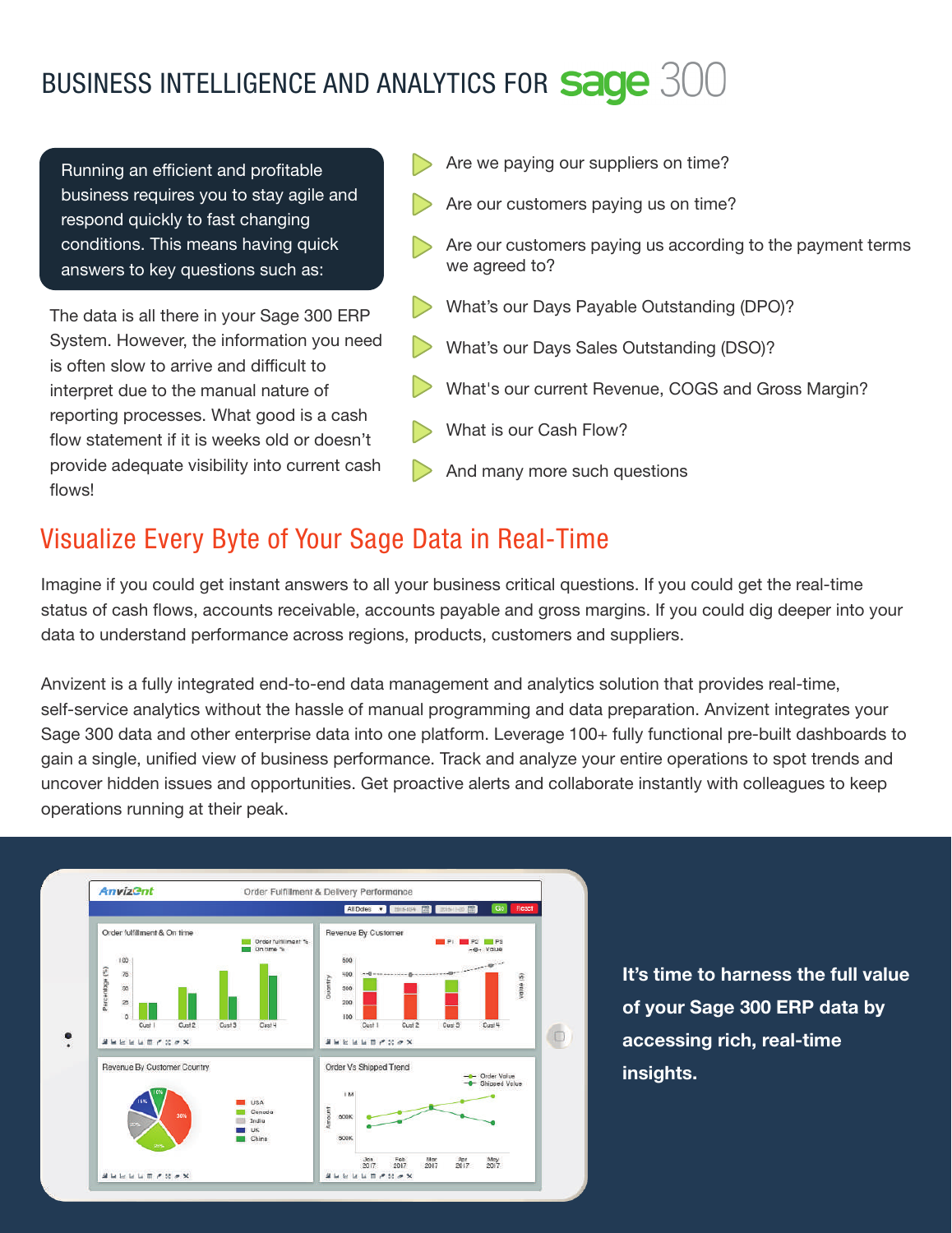

### Gain Instant Insights into Business Performance

With Anvizent, it is easy to find the information you need to monitor progress and make certain that operations are on track. Configurable pre-built dashboards provide at-a-glance visibility into performance, allowing you to easily drill-down to find what is needed to drive performance.



### **Accounts Receivable**

Get an accurate, up-to-date view of current & historical balances to identify present and potential problems. Understand payments received, payments past-due and age of receivables at any given point-in-time. Drill down to analyze performance across regions, customers and individual sales orders and understand your best and worst performers.

#### **Accounts Payable**

Keep track of your accounts payable to strengthen relationships with your vendors. Visualize payments made and outstanding payments across regions and suppliers right down to individual purchase orders. Receive alerts when invoices are in danger of going past-due and take timely action to avoid late payment penalties.

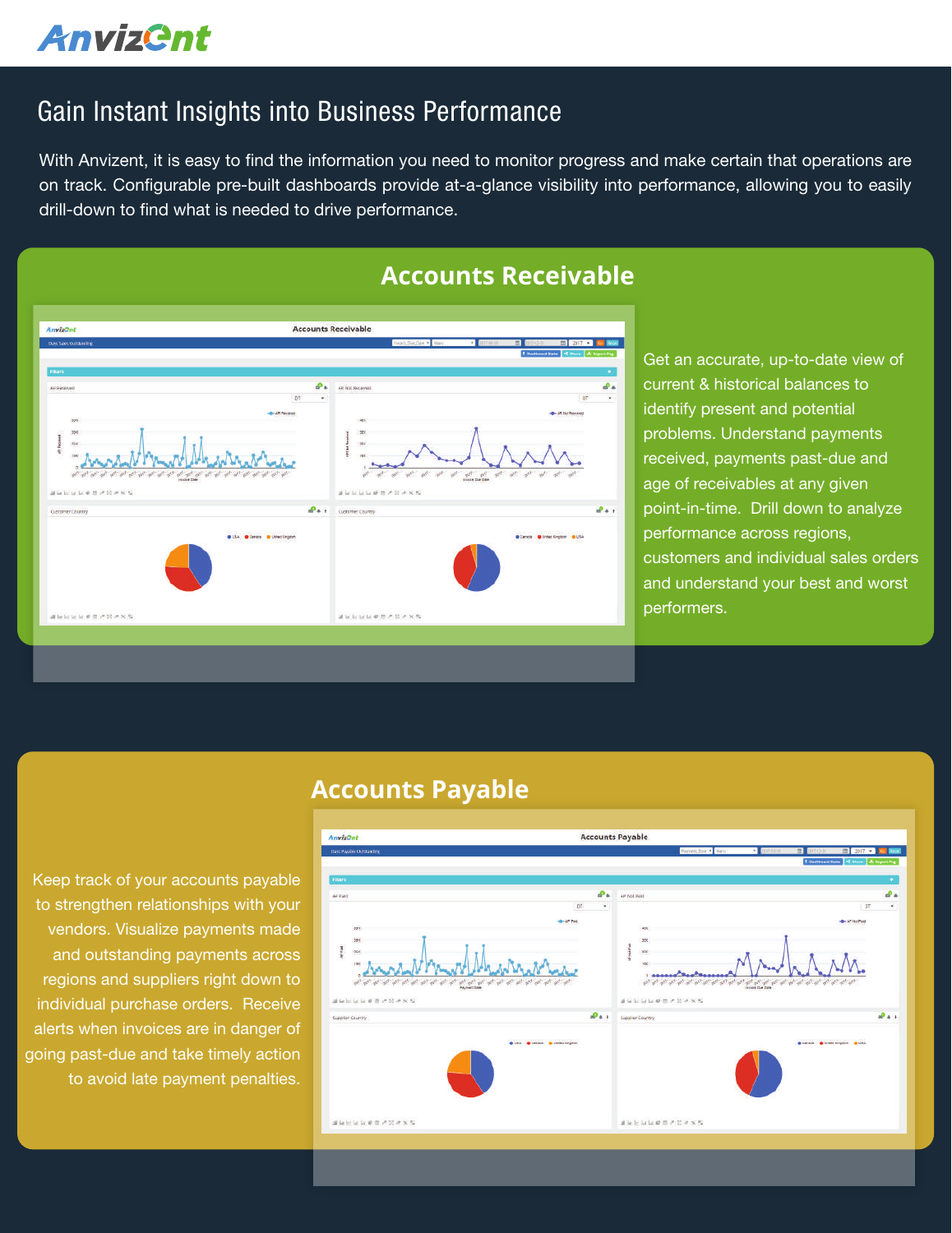

### **Gross Margin**



Monitor your business' profitability with at-a- glance views of profit margins. Perform a side-by-side analysis of revenues and costs on any given day, week, month, quarter and year. Understand margins across product categories, product lines, customers and sales orders. Compare trends over time and analyze deeper to understand changes.

#### **Cash Flow Statement**



Gain instant visibility into how much money is coming in and how much money is going out at any given moment. Monitor and analyze variance by the year, quarter, month, week or day. Understand upcoming receivables and payables to identify potential cash flow problems. Set up customized alerts and take action when needed.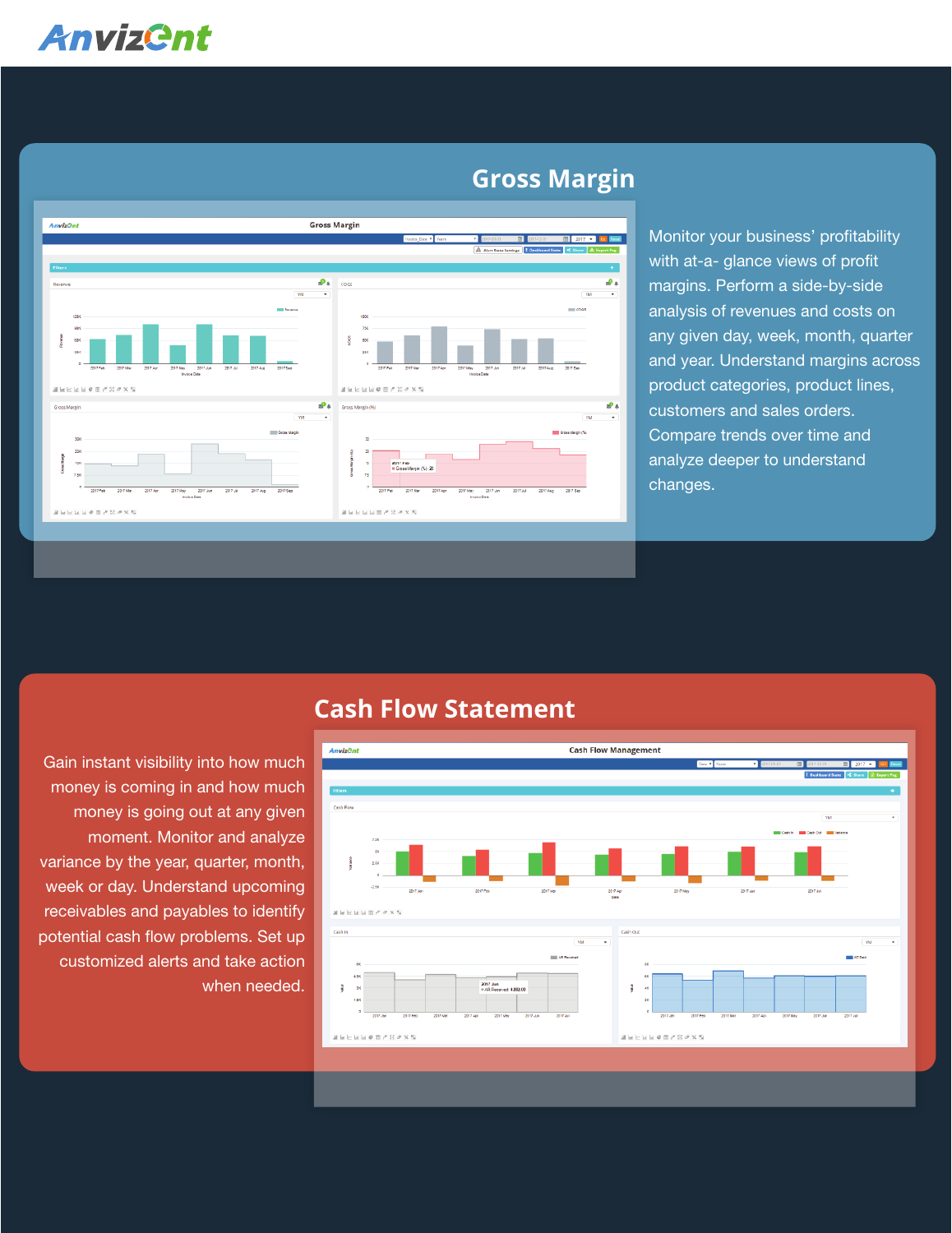

### **Receipts**



Keep track of how much inventory being received into the warehouse at any is given time period. See which products have been received at which locations and from which vendors. Monitor put-aways and identify opportunities to improve the speed and efficiency of the stocking process.

**On-Hand**



Streamline deliveries with complete visibility into your inventory levels. See on-hand inventory at a glance so you know exactly what materials you have, where they are and if they have been allocated to any of your customers. Drill down to understand inventory positions across regions and at all warehouses.

**And More...**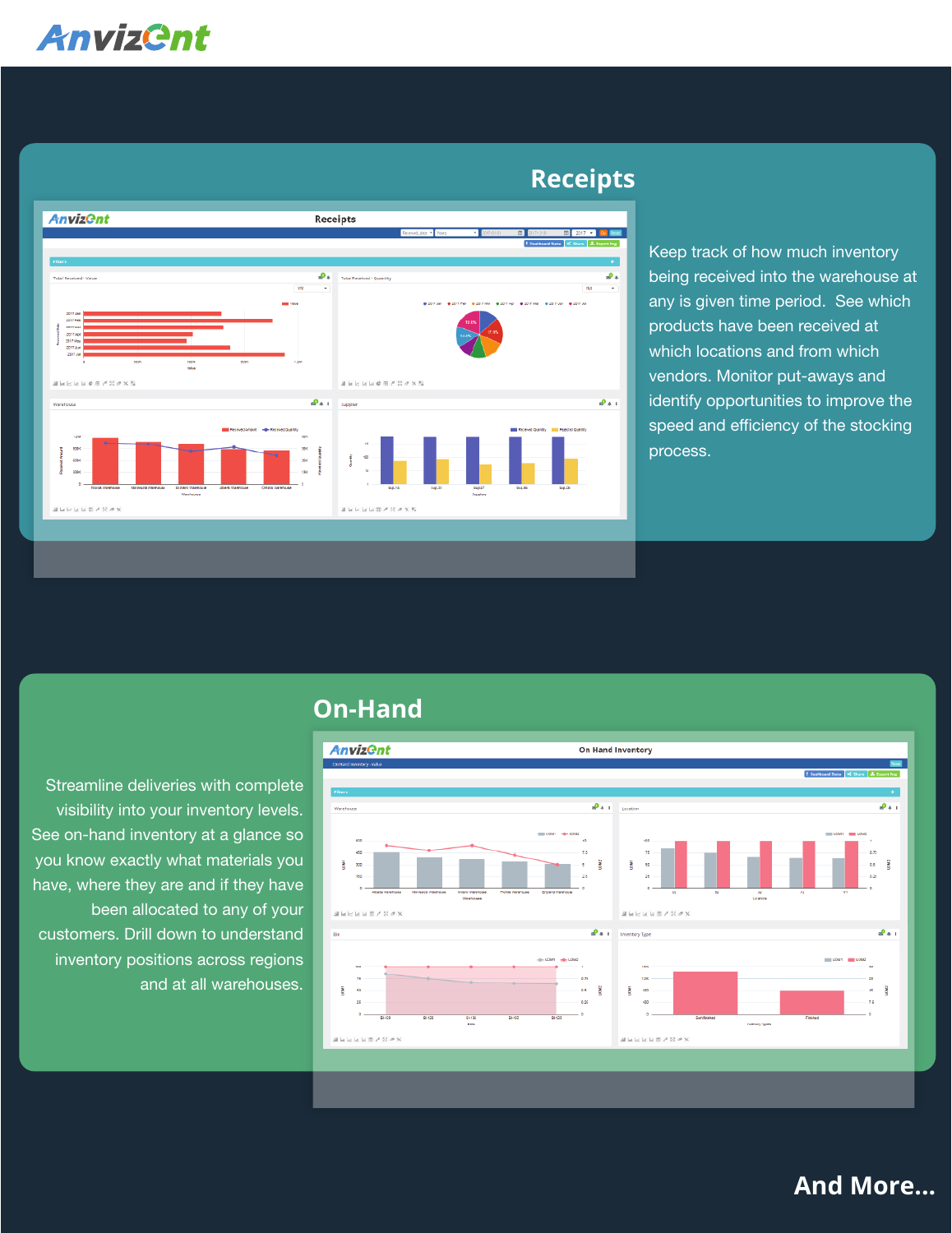## 100+ FULLY FUNCTIONAL PRE-BUILT DASHBOARDS

|                                          | $\equiv$ Anviz $\Theta$ nt                                         |                                |                                                                     |                                                 |         |
|------------------------------------------|--------------------------------------------------------------------|--------------------------------|---------------------------------------------------------------------|-------------------------------------------------|---------|
| $\overline{\left\langle \right\rangle }$ | $\overline{\mathbb{Q}}$<br>$\alpha$<br><b>Executive</b><br>Finance | 盜<br><b>Sales</b>              | $\frac{1}{2}$<br>C<br><b>Customer Service</b><br>Procurement        | <u>line</u><br>Ģ.<br>Manufacturing<br>Inventory | $\vert$ |
|                                          | On Time Delivery                                                   | Order Fulfilment<br>ده ارور رو | Employee Performance<br><b><i><u><u>ALLES COMPUTERS</u></u></i></b> | Gross Margin<br>M                               |         |
|                                          | <b>Back Orders</b>                                                 | Cancellations                  | Past Due Orders                                                     | Backlog                                         |         |

Eliminate lengthy, manual reporting cycles. Get one-click access to 100+ fully functional industry standard dashboards with the metrics that matter the most to you. Quickly see the big picture and drill down to get fast answers to all your business questions.

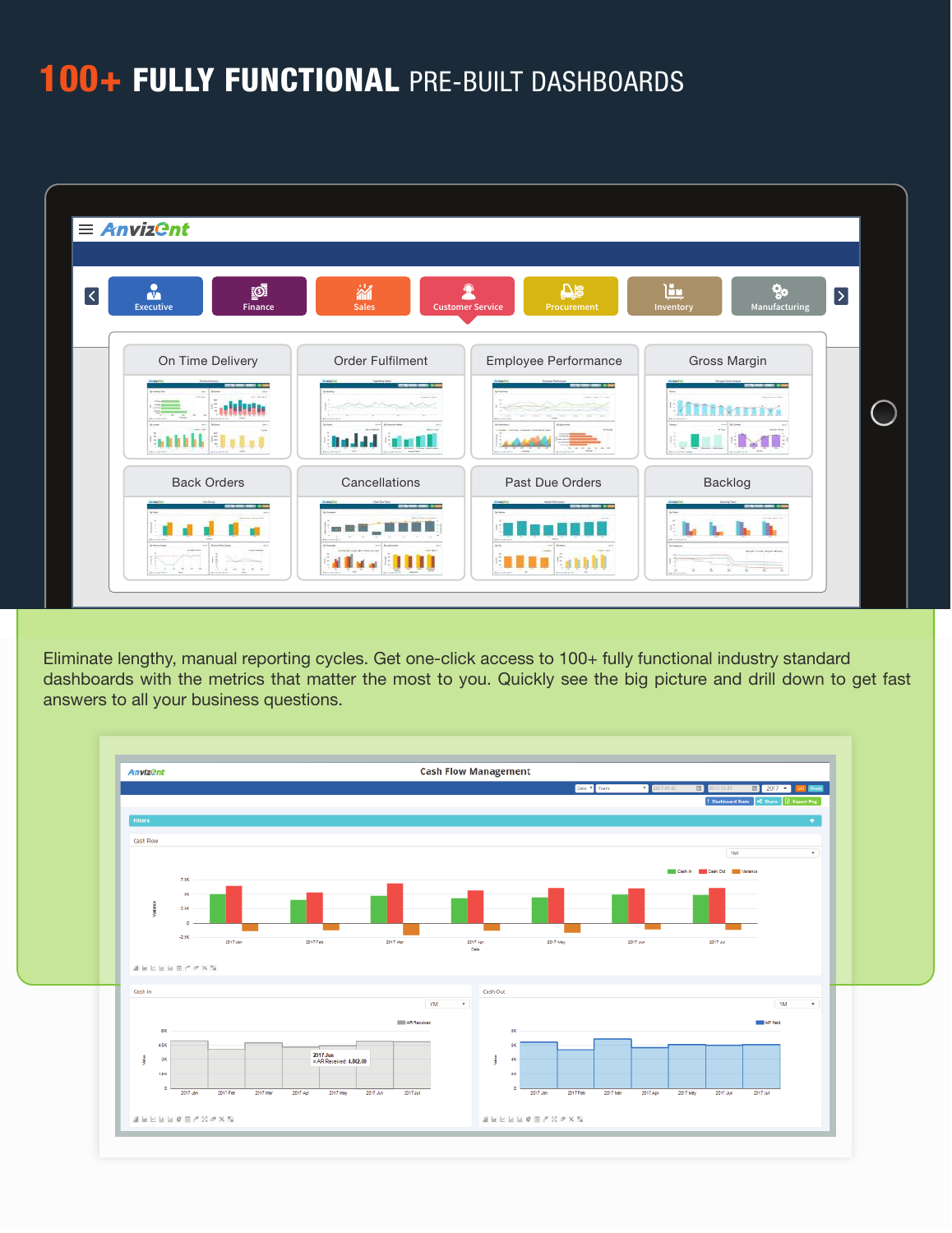## ALL YOUR DATA AT YOUR FINGERTIPS

Gain unprecedented visibility and real-time control of your operations. Track all your KPIs on-demand, get alerts to issues and collaborate instantly with colleagues to keep your operations running at their peak. You can Go Live on Day One with 100+ fully functional pre-built dashboards. A few of these are listed below:

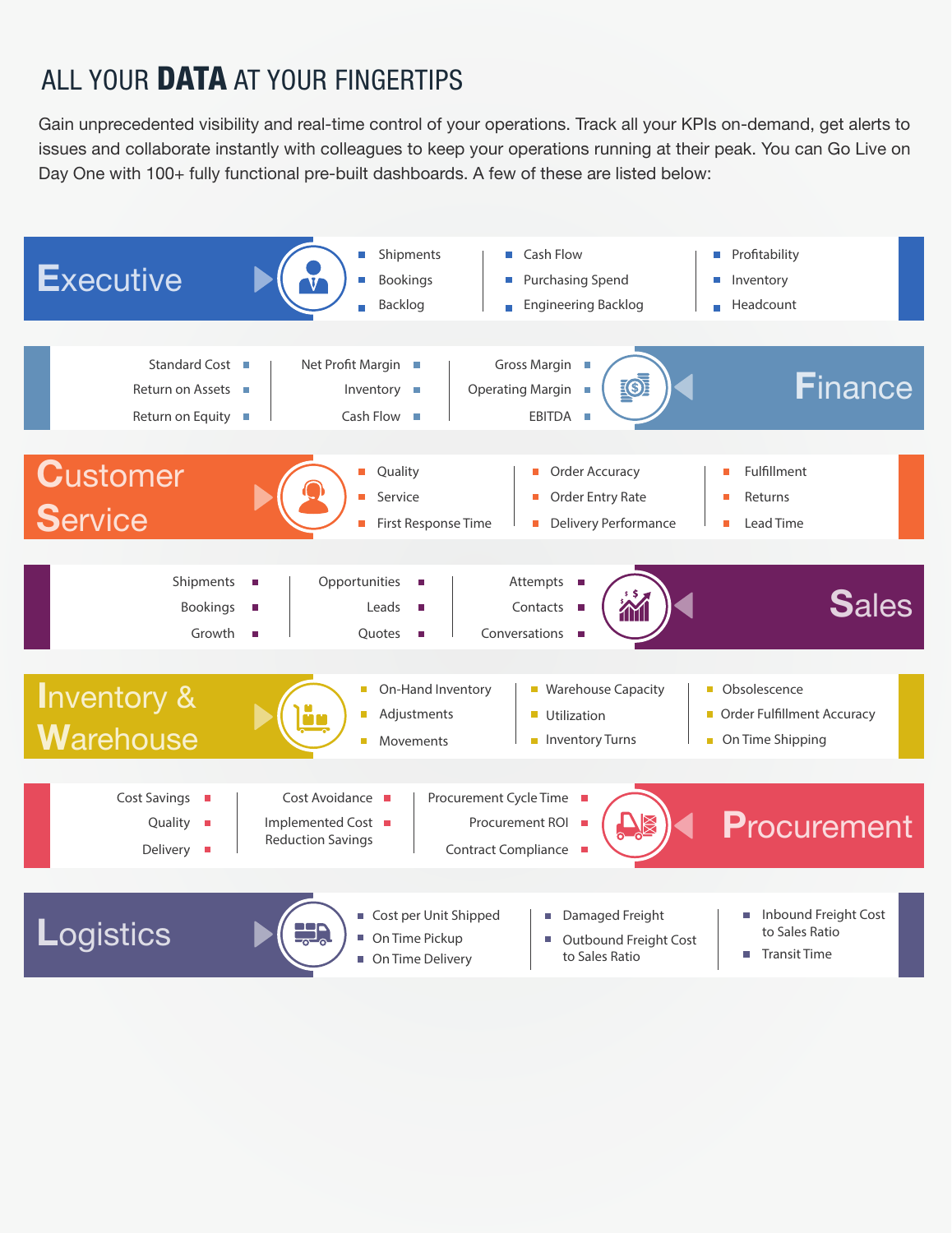## REVOLUTIONIZING ANALYTICS

Take control of your business like never before! Make well informed decisions with graphic information that is accurate, rich, real-time and in the palm of your hand. Self-service insights from all your data – ERP data, CRM data, MES data or any other data. No programming, no manual data preparation, no waiting for reports and dashboards.



Improve overall agility and productivity

## A FULLY INTEGRATED END-TO-END ANALYTICS SOLUTION